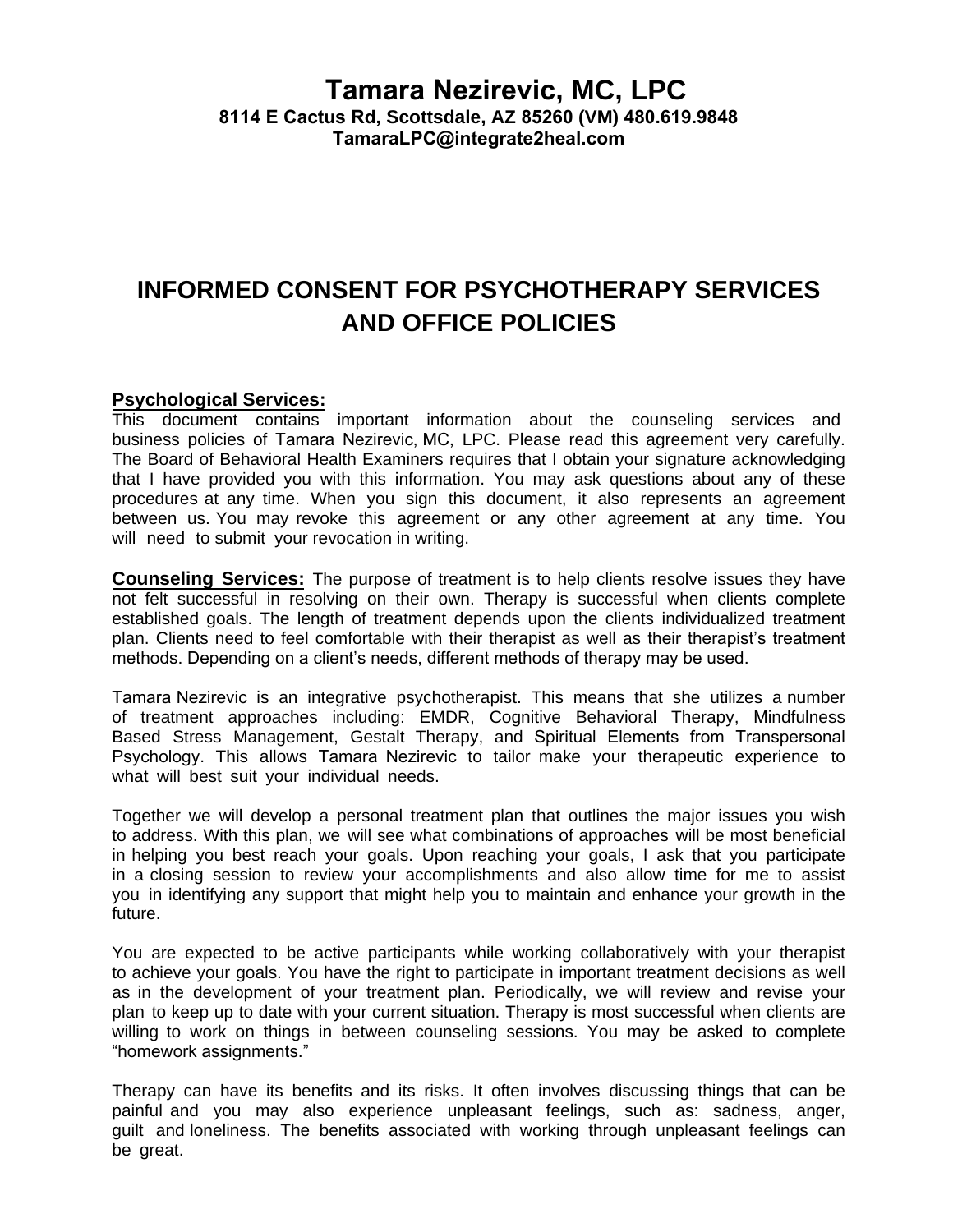Benefits may include, but are not limited to: happier-healthier relationships, a positive self-image, a sense of wellbeing and solutions to problems. There are no guarantees what your experience will be. The first session is a consultation and also the beginning of our journey together. The exploratory process may take a few sessions to complete. At this time, the therapist will hear what you hope to gain from therapy and will also answer any questions you may have. The therapist will share initial thoughts and a preliminary treatment plan. If the therapist does not believe she is the appropriate person to be working with you, she may offer you the names of other counselors. If you do not believe the therapist is the right person for you, please do not hesitate to say so. Therapy often requires a significant amount of time, finances and emotional energy. It is important for you to feel comfortable with your therapist. Please feel free to ask any questions you may have.

You have the right to refuse any recommended treatment at any time throughout the therapeutic process. If you are uncomfortable with any treatment recommendations, please speak with your therapist. Should you choose to end your therapy prior to meeting your therapeutic goals it is recommended that you schedule a closure session with your therapist.

With the exception of unusual circumstances that involve danger to yourself and/or others, or if others have supplied information confidentially, you may examine and/or receive a copy of your clinical record (**This does not include process notes taken during session**). Your request will need to be in writing. Because these are professional records, they can be misinterpreted and/or upsetting to the untrained reader. For this reason, it is recommended that you initially review them in the presence of your therapist, or have them forwarded to another mental health counselor so you can discuss the contents. You may be charged a \$ .20 per page copying fee. If the copying of the records lasts longer than 5 minutes, there will be an additional \$3.00 per every 5 minutes of time to copy the requested records.

### **Professional Fees:**

**Initial Intake Session:** 60-90 mins \$180.00 - \$225.00

**Subsequent Psychotherapy Sessions:**

| 50 mins  | \$150.00 |
|----------|----------|
| 90 mins  | \$225.00 |
| 120 mins | \$300.00 |

Equine Assisted EMDR Psychotherapy Sessions:

Ground based Equine Assisted EMDR sessions offered thru local ranch with assistance of Equine Specialist - 50 mins - \$180.00

- $\bullet$  In addition to weekly appointments, I charge a \$180/per hour in 15 minute increments for other professional services. These services may include:
	- o *Report writing*
	- o *Correspondence*
	- o *Telephone conversations lasting longer than 10 minutes*
	- o *Attendance at meetings with other professionals you have authorized*
	- o *Preparation of records or treatment summaries*
	- o *Time spent performing any other services you may request of me*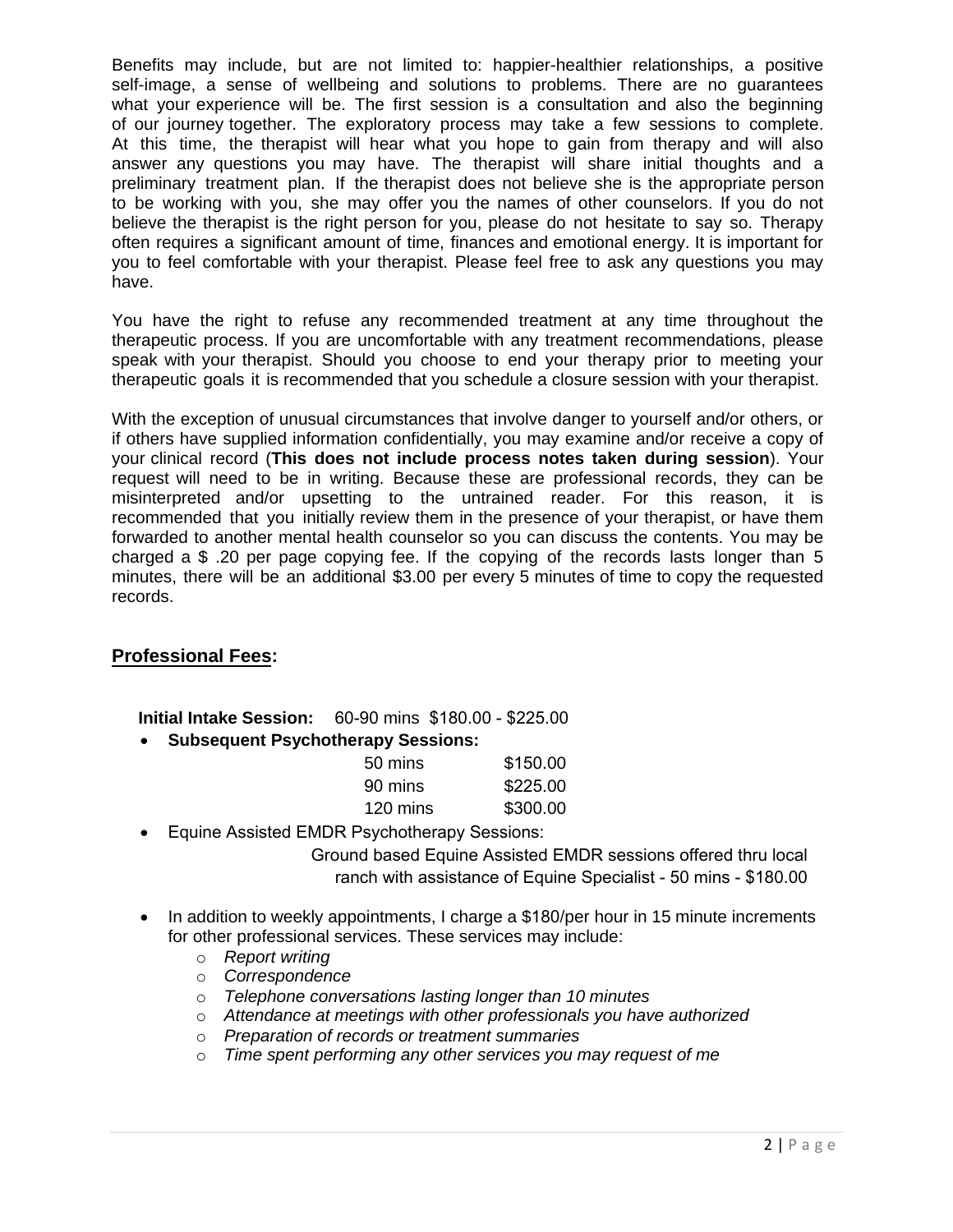• If you are involved in legal proceedings that require my participation, you will be expected to pay for all of my professional time, including participation, transportation, participation costs (even if another party calls me to testify). Due to the difficulties related to legal involvement, **I charge \$300.00-per hour for my participation in legal proceedings.**

### **CANCELLATION OR LATE ATTENDANCE OF APPOINTMENTS:**

- o Your therapy session is reserved for you.
- o **Please give 24-hour notice of cancellation otherwise you will be charged the full fee for the therapy session.**
- o Should you arrive late to your appointment, you will still be charged for the full session and the session will still end on time.

#### **Office Hours & Contact Information:**

My cell number for scheduling appointments is: **480.619.9848**. You can leave a message regarding scheduling/billing on this number during the day. If left after hours, your call will be returned by the next business day.

If you would like to leave me a confidential voice mail, you can do so by calling: **480.619.9848**. I retrieve messages periodically during the day and will return your call as soon as possible. Calls left after 1:00pm on Fridays will not be returned until the following Monday afternoon.

My email is not to be utilized as a mode of communicating with me about important clinical matters. Privacy cannot be guaranteed for any information sent electronically.

- o If there is an urgent issue, and you are unable to wait for me to return your call, please contact the **EMPACT Crisis Hotline…………..480.784.1500**
- **In the event of an emergency or a life-threatening situation, please call, 911, or go to your nearest emergency room immediately.**

**Minors:** Parents and minors please read carefully.

- If you are under 18, specific details of our communication will remain confidential; however, your parents do have a right to your medical records.
- It is my policy to request that parents agree to give up access to your records (If they agree, I will provide them with only general information about our sessions, unless I feel that there are safety concerns, particularly if I feel there is a high risk of you harming yourself or others)
- I will provide parents with a verbal summary of your treatment when it is complete at their requests.
- Before presenting parents with any information, I will discuss the particular matter with the minor and if possible I will try my best to resolve any objections there may be to what I have prepared to discuss.